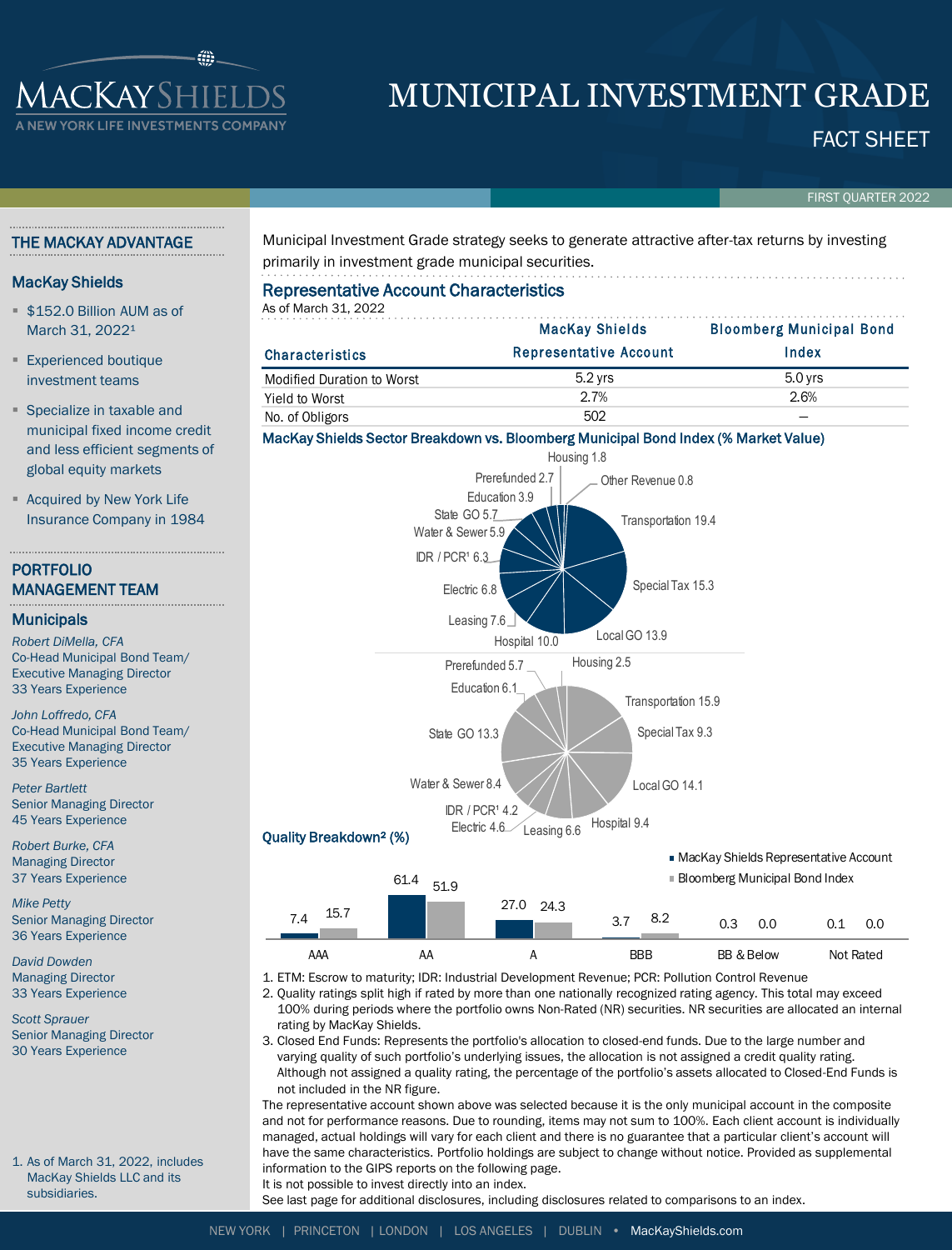



#### Composite Disclosures

|                  | <b>MacKay Shields MacKay Shields</b> |                | <b>Bloomberg U.S.</b>        |                  |                               |          |                  |                    |                   |
|------------------|--------------------------------------|----------------|------------------------------|------------------|-------------------------------|----------|------------------|--------------------|-------------------|
|                  | <b>Composite Gross Composite Net</b> |                | Muni Bond Index <sup>1</sup> | <b>Composite</b> | <b>Benchmark</b> <sup>1</sup> |          | <b>Composite</b> |                    | Internal          |
|                  | <b>Returns</b>                       | <b>Returns</b> | <b>Returns</b>               | 3-Yr St Dev      | 3-Yr St Dev                   | No. of   | <b>Assets</b>    | <b>Firm Assets</b> | <b>Dispersion</b> |
| <b>Period</b>    | (%)                                  | (%)            | (%)                          | (%)              | (%)                           | Accts.   | (SMil)           | (SMil)             | (%)               |
| 2022 (Thru 3/31) | $-6.6$                               | $-6.7$         | $-6.2$                       | 5.3              | 4.7                           | $\leq 5$ | 9,432            | 151.937            | N/A               |
| 2021             | 2.8                                  | 2.5            | 1.5                          | 4.5              | 3.9                           | $\leq 5$ | 10,157           | 163.646            | 0.1               |
| 2020             | 6.9                                  | 6.7            | 5.2                          | 4.4              | 4.0                           | $\leq 5$ | 8.263            | 153.995            | 0.1               |
| 2019             | 8.5                                  | 8.2            | 7.5                          | 2.3              | 2.4                           | $\leq 5$ | 5,469            | 131.978            | 0.0               |
| 2018             | 2.3                                  | 2.0            | 1.3                          | 3.5              | 3.4                           | $\leq 5$ | 3.007            | 107.467            | 0.0               |
| 2017             | 6.4                                  | 6.2            | 5.4                          | 3.5              | 3.3                           | $\leq 5$ | 2.940            | 98.098             | 0.0               |
| 2016             | 1.2                                  | 1.0            | 0.2                          | 3.8              | 3.4                           | $\leq 5$ | 2,233            | 94.540             | 0.0               |
| 2015             | 4.7                                  | 4.4            | 3.3                          | 4.5              | 3.4                           | $\leq 5$ | 1.593            | 89.196             | 0.0               |
| 2014             | 13.5                                 | 13.2           | 9.1                          | 5.1              | 3.7                           | $\leq 5$ | 979              | 91.626             | 0.0               |
| 2013             | $-3.4$                               | $-3.7$         | $-2.6$                       | 5.2              | 4.0                           | $\leq 5$ | 766              | 80,331             | 0.0               |
| 2012             | 11.8                                 | 11.5           | 6.8                          | 4.4              | 3.7                           | $\leq 5$ | 832              | 78.371             | 0.0               |

#### 1. Bloomberg Municipal Bond Index

The Municipal Investment Grade Composite includes all discretionary municipal investment grade accounts managed with similar objectives for a full month, including those accounts no longer with the firm. The strategy focuses on municipal bonds that are rated investment grade or, if unrated, that we determine to be of comparable quality. The Municipal Investment Grade Composite was formerly called the Municipal Fund Composite. Gross-of-fees composite performance reflects reinvestment of income and is a market-weighted average of the time-weighted return, before advisory fees and related expenses, of each account for the period since inception. Net-of-fees composite performance is derived by reducing the monthly gross-of-fees composite by 0.0208%, our highest monthly fee. Policies for valuing investments, calculating performance, and preparing GIPS reports are available upon request. GIPS® is a registered trademark of CFA Institute. CFA Institute does not endorse or promote this organization, nor does it warrant the accuracy or quality of the content contained herein. Performance is expressed in US Dollars. The composite creation and inception date is 7/1/09. All portfolios in the composite are fee-paying portfolios. There can be no assurance that the rate of return for any account within a composite will be the same as that of the composite presented. Past performance is not indicative of future results.

MacKay Shields LLC, an SEC-registered investment adviser, claims compliance with the Global Investment Performance Standards (GIPS®) and has prepared and presented this report in compliance with the GIPS standards. The firm has been independently verified from January 1, 1988 through December 31, 2021. The verification report is available upon request. A firm that claims compliance with the GIPS standards must establish policies and procedures for complying with all the applicable requirements of the GIPS standards. Verification provides assurance on whether the firm's policies and procedures related to composite and pooled fund maintenance, as well as the calculation, presentation, and distribution of performance, have been designed in compliance with the GIPS standards and have been implemented on a firm-wide basis. Verification does not provide assurance on the accuracy of any specific performance report. A list including composite descriptions, pooled fund descriptions for limited distribution pooled funds, and broad distribution funds is available upon request. Indices do not incur management fees, transaction costs or other operating expenses. Investments cannot be made directly into an index. The Bloomberg Municipal Bond Index is referred to for comparative purposes only and is not intended to parallel the risk or investment style of the portfolio in the MacKay Shields Composite. Internal dispersion is calculated using the equal-weighted standard deviation of annual gross returns of those portfolios that were included in the composite for the entire year. The three-year annualized standard deviation measures the variability of the composite gross returns and the index returns over the preceding 36-month period. The standard deviation is not presented for periods prior to 2012 because the composite did not have a three-year track record.